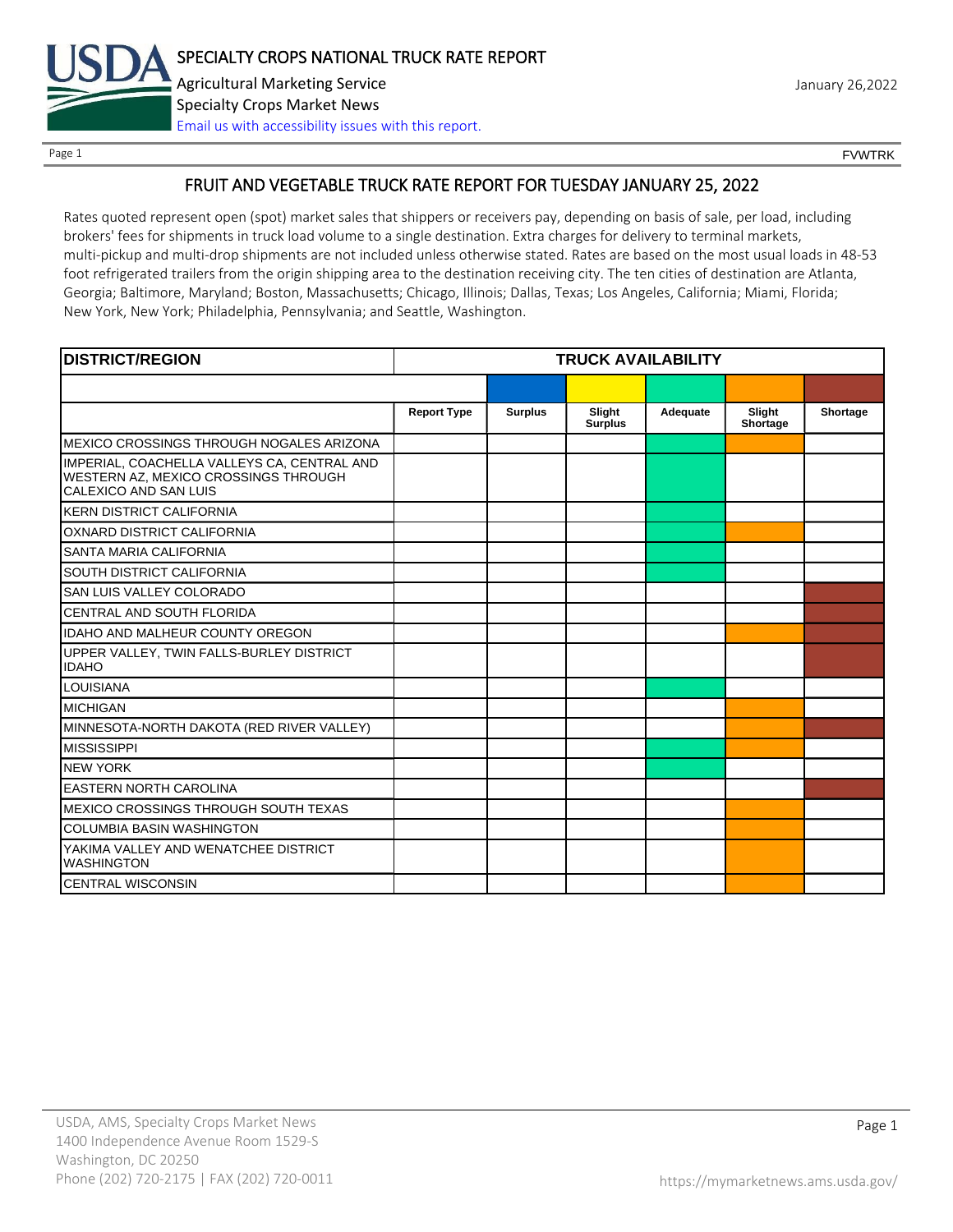

Page 2 FOUNTRK CONTROL CONTROL CONTROL CONTROL CONTROL CONTROL CONTROL CONTROL CONTROL CONTROL CONTROL CONTROL CONTROL CONTROL CONTROL CONTROL CONTROL CONTROL CONTROL CONTROL CONTROL CONTROL CONTROL CONTROL CONTROL CONTROL

## PRICES FOR TUESDAY JANUARY 25, 2022

In areas where rates are based on package rates, per-load rates were derived by multiplying the package rate by the number of packages in the most usual load in a 48-53 foot trailer.

## PERCENTAGE OF CHANGE FROM TUESDAY JANUARY 18, 2022 SHOWN IN ()

### MEXICO CROSSINGS THROUGH NOGALES ARIZONA

### --BEANS, ROUND GREEN TYPE, CORN, SWEET, CUCUMBERS, EGGPLANT, GRAPEFRUIT, HONEYDEWS, ORANGES, SQUASH, TOMATILLOS, TOMATOES, TOMATOES, CHERRY, TOMATOES, GRAPE TYPE, TOMATOES, PLUM TYPE AND WATERMELONS

|              |                 | RANGE       | <b>MOSTLY</b> |        |
|--------------|-----------------|-------------|---------------|--------|
| Atlanta      | Slight Shortage | 6200-7600   | 6500-6800     | (-3)   |
| Baltimore    | Slight Shortage | 9200-10500  | 9400-9700     | $(+1)$ |
| Boston       | Slight Shortage | 10500-12000 | 10500-11000   | (0)    |
| Chicago      | Slight Shortage | 6200-7400   | 6400-6700     | (-3)   |
| Dallas       | Slight Shortage | 3600-4800   | 3800-4100     | (-5)   |
| Los Angeles  | Adequate        | 1800-2200   | 1800-2000     | $(-5)$ |
| Miami        | Slight Shortage | 8100-9200   | 8300-8500     | (-2)   |
| New York     | Slight Shortage | 9600-11200  | 10000-10500   | $(+1)$ |
| Philadelphia | Slight Shortage | 9500-10700  | 9600-9900     | (0)    |

IMPERIAL, COACHELLA VALLEYS CA, CENTRAL AND WESTERN AZ, MEXICO CROSSINGS THROUGH CALEXICO AND SAN LUIS

### --ANISE, BOK CHOY, BROCCOLI, CABBAGE/ FRESH CUT, CAULIFLOWER, CELERY, CHINESE CABBAGE, CILANTRO, ENDIVE, ESCAROLE, GREENS, KALE, LEEKS, LETTUCE, GREEN LEAF, LETTUCE, ICEBERG, LETTUCE, RED LEAF, LETTUCE, ROMAINE, PARSLEY AND SPINACH

|             |          | RANGE      | <b>MOSTLY</b> |  |
|-------------|----------|------------|---------------|--|
| Atlanta     | Adequate | 8400-9200  |               |  |
| Baltimore   | Adequate | 8800-10900 | 9600-10600    |  |
| Chicago     | Adequate | 6300-9200  | 7800-8700     |  |
| Dallas      | Adequate | 6800-8400  | 7000-8000     |  |
| Los Angeles | Adequate | 1400-1900  | 1500-1800     |  |
| New York    | Adequate | 9200-11200 | 10000-11000   |  |

--ANISE, BOK CHOY, BROCCOLI/ FRESH CUT, CABBAGE/ FRESH CUT, CAULIFLOWER, CELERY, CHINESE CABBAGE, CILANTRO, ENDIVE, ESCAROLE, GREENS, KALE, LEEKS, LETTUCE, GREEN LEAF, LETTUCE, ICEBERG, LETTUCE, RED LEAF, LETTUCE, ROMAINE, PARSLEY AND SPINACH

|                                                                                |          | RANGE              | MOSTLY |                  |        |
|--------------------------------------------------------------------------------|----------|--------------------|--------|------------------|--------|
| Seattle                                                                        | Adequate | 4500-5200          |        | $\left( \right)$ |        |
| <b>KERN DISTRICT CALIFORNIA</b>                                                |          |                    |        |                  |        |
| --CARROTS AND GRAPES                                                           |          |                    |        |                  |        |
| Atlanta                                                                        | Adequate | RANGE<br>8400-9200 | MOSTLY | (-8)             |        |
| USDA, AMS, Specialty Crops Market News<br>1400 Independence Avenue Room 1529-S |          |                    |        |                  | Page 2 |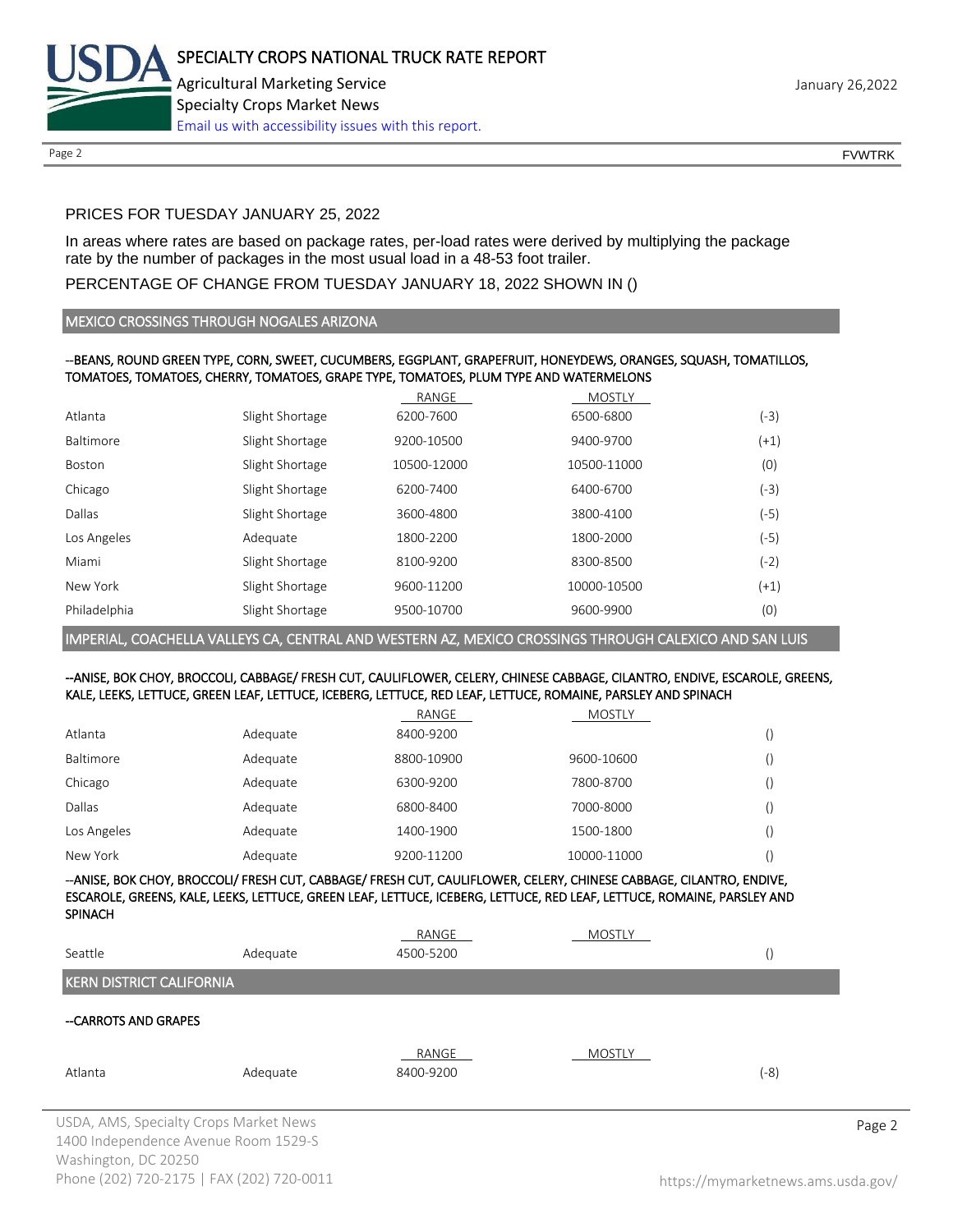

# SPECIALTY CROPS NATIONAL TRUCK RATE REPORT

Agricultural Marketing Service **Agricultural Marketing Service** January 26,2022 Specialty Crops Market News

[Email us with accessibility issues with this report.](mailto:mars@ams.usda.gov?subject=508%20Inquiry/Report)

| Page 3    |          |            |             |        | <b>FVWTRK</b> |
|-----------|----------|------------|-------------|--------|---------------|
| Baltimore | Adequate | 9000-11100 | 9800-10800  | $(-4)$ |               |
| Boston    | Adequate | 9700-11700 | 10700-11700 | (-2'   |               |
| Chicago   | Adequate | 6500-9400  | 8000-8900   | $(+1)$ |               |
| Dallas    | Adequate | 6800-8400  | 7000-8000   | (-3    |               |
|           |          |            |             |        |               |

### OXNARD DISTRICT CALIFORNIA

## --ARTICHOKES, CABBAGE/ FRESH CUT, CELERY, CILANTRO, GREENS, KALE, LETTUCE, ROMAINE AND PARSLEY

|                  |                 | RANGE      | <b>MOSTLY</b> |         |
|------------------|-----------------|------------|---------------|---------|
| Atlanta          | Adequate        | 8600-9400  |               | (-2)    |
| <b>Baltimore</b> | Adequate        | 9000-10900 | 9800-10800    | (+96)   |
| Baltimore        | Slight Shortage | 8800-11400 | 9800-10700    | (+96)   |
| Chicago          | Adequate        | 6300-9200  | 8000-8900     | (0)     |
| Dallas           | Adequate        | 7000-8600  | 7200-8200     | (+9)    |
| Los Angeles      | Adequate        | 1600-2100  | 1700-2000     | $(+23)$ |
| Philadelphia     | Adequate        | 9000-11000 | 9800-10800    | $(-2)$  |

## SANTA MARIA CALIFORNIA

#### --BROCCOLI, CAULIFLOWER AND CELERY

|                  |          | RANGE      | MOSTLY      |  |
|------------------|----------|------------|-------------|--|
| <b>Baltimore</b> | Adequate | 9000-11100 | 9800-10800  |  |
| <b>Boston</b>    | Adequate | 9700-11700 | 10700-11700 |  |
| Chicago          | Adequate | 6500-9400  | 8000-8900   |  |
| Dallas           | Adequate | 7000-8600  | 7200-8200   |  |
| New York         | Adequate | 9400-11400 | 10000-11000 |  |
| Philadelphia     | Adequate | 9200-11200 | 10000-11000 |  |

#### SOUTH DISTRICT CALIFORNIA

### --AVOCADOS, LEMONS, ORANGES AND TANGELOS

|                  |          | RANGE      | <b>MOSTLY</b> |        |
|------------------|----------|------------|---------------|--------|
| Atlanta          | Adequate | 8500-9600  | 9000-9500     | $(-1)$ |
| <b>Baltimore</b> | Adequate | 9000-10900 | 9600-10600    | $(-6)$ |
| Boston           | Adequate | 9500-11500 | 10500-11500   | $(-3)$ |
| Chicago          | Adequate | 7800-9500  | 8400-9000     | $(+1)$ |
| Dallas           | Adequate | 7500-8500  | 7800-8300     | (0)    |
| Miami            | Adequate | 9500-11400 | 10200-11200   | (-5)   |
| New York         | Adequate | 9500-11200 | 10000-11000   | (-5)   |
| Philadelphia     | Adequate | 9000-11000 | 9800-10800    | (-5)   |
| Seattle          | Adequate | 5000-6600  | 5600-6200     | (0)    |

## SAN LUIS VALLEY COLORADO

USDA, AMS, Specialty Crops Market News **Page 3** 1400 Independence Avenue Room 1529-S Washington, DC 20250 Phone (202) 720-2175 | FAX (202) 720-0011 <https://mymarketnews.ams.usda.gov/>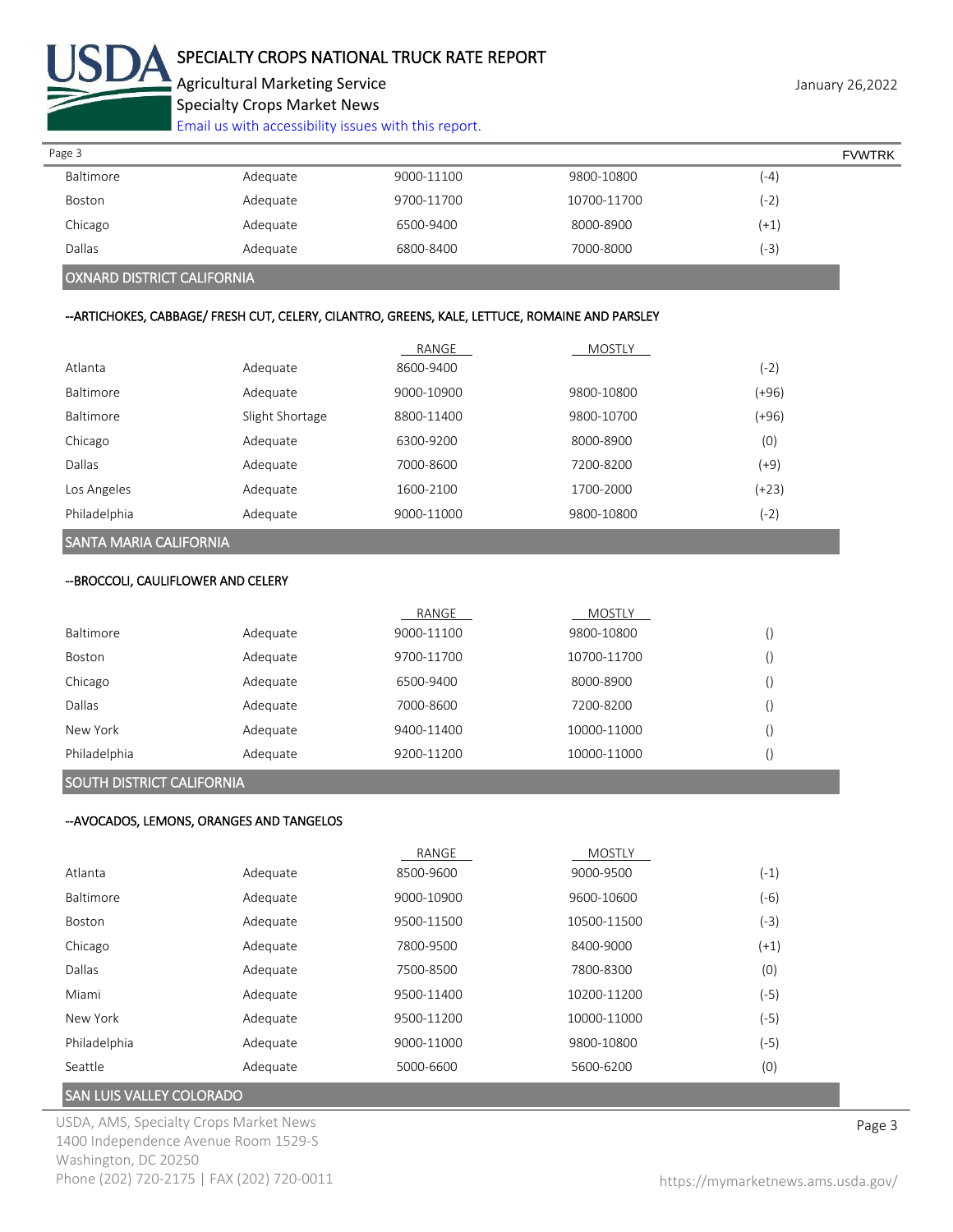

--POTATOES

**PLUM TYPE** 

Specialty Crops Market News

[Email us with accessibility issues with this report.](mailto:mars@ams.usda.gov?subject=508%20Inquiry/Report)

Page 4 FOUNTRK And the set of the set of the set of the set of the set of the set of the set of the set of the set of the set of the set of the set of the set of the set of the set of the set of the set of the set of the s

|                                  |          | RANGE     | <b>MOSTLY</b> |     |
|----------------------------------|----------|-----------|---------------|-----|
| Atlanta                          | Shortage | 3600-3825 |               | (0) |
| Baltimore                        | Shortage | 5625-6075 |               | (0) |
| Boston                           | Shortage | 5850-5975 |               | (0) |
| Dallas                           | Shortage | 2250-2475 |               | (0) |
| New York                         | Shortage | 5850-6300 |               | (0) |
| Philadelphia                     | Shortage | 5850-6300 |               | (0) |
| <b>CENTRAL AND SOUTH FLORIDA</b> |          |           |               |     |

# --BEANS, CABBAGE, CORN, SWEET, CUCUMBERS, EGGPLANT, ENDIVE, ESCAROLE, OKRA, PEPPERS, BELL TYPE, PEPPERS, OTHER, RADISHES, SQUASH, YELLOW STRAIGHTNECK, SQUASH, ZUCCHINI, STRAWBERRIES, TOMATOES, CHERRY, TOMATOES, GRAPE TYPE AND TOMATOES,

| <b>FLUIVIIIFL</b> |          |           |               |         |
|-------------------|----------|-----------|---------------|---------|
|                   |          | RANGE     | <b>MOSTLY</b> |         |
| Atlanta           | Shortage | 1500-1800 |               | (0)     |
| Baltimore         | Shortage | 3100-3500 |               | $(+5)$  |
| Boston            | Shortage | 4600-4800 |               | $(+1)$  |
| Chicago           | Shortage | 3000-3100 |               | (-3)    |
| New York          | Shortage | 3800-4000 |               | $(-11)$ |
| Philadelphia      | Shortage | 3200-3400 |               | $(-8)$  |

### IDAHO AND MALHEUR COUNTY OREGON

#### --ONIONS, DRY

|              |                 | RANGE       | <b>MOSTLY</b> |         |
|--------------|-----------------|-------------|---------------|---------|
| Atlanta      | Slight Shortage | 8000-8500   |               | $(+8)$  |
| Baltimore    | Slight Shortage | 9000-9500   |               | $(+7)$  |
| Boston       | Shortage        | 10200-12000 |               | $(+12)$ |
| Chicago      | Shortage        | 6300-7000   |               | $(+14)$ |
| Dallas       | Slight Shortage | 6300-7000   |               | $(+14)$ |
| Los Angeles  | Slight Shortage | 2975-3400   |               | $(+7)$  |
| Miami        | Shortage        | 11475-13000 |               | $(+25)$ |
| New York     | Slight Shortage | 10500-11263 |               | $(+14)$ |
| Philadelphia | Shortage        | 9000-9500   |               | $(+5)$  |
|              |                 |             |               |         |

## UPPER VALLEY, TWIN FALLS-BURLEY DISTRICT IDAHO

### --POTATOES

|           |          | <b>RANGE</b> | <b>MOSTLY</b> |        |
|-----------|----------|--------------|---------------|--------|
| Atlanta   | Shortage | 7000-8500    |               | (+6)   |
| Baltimore | Shortage | 8075-9500    |               | $(+1)$ |

USDA, AMS, Specialty Crops Market News **Page 4** 1400 Independence Avenue Room 1529-S Washington, DC 20250 Phone (202) 720-2175 | FAX (202) 720-0011 <https://mymarketnews.ams.usda.gov/>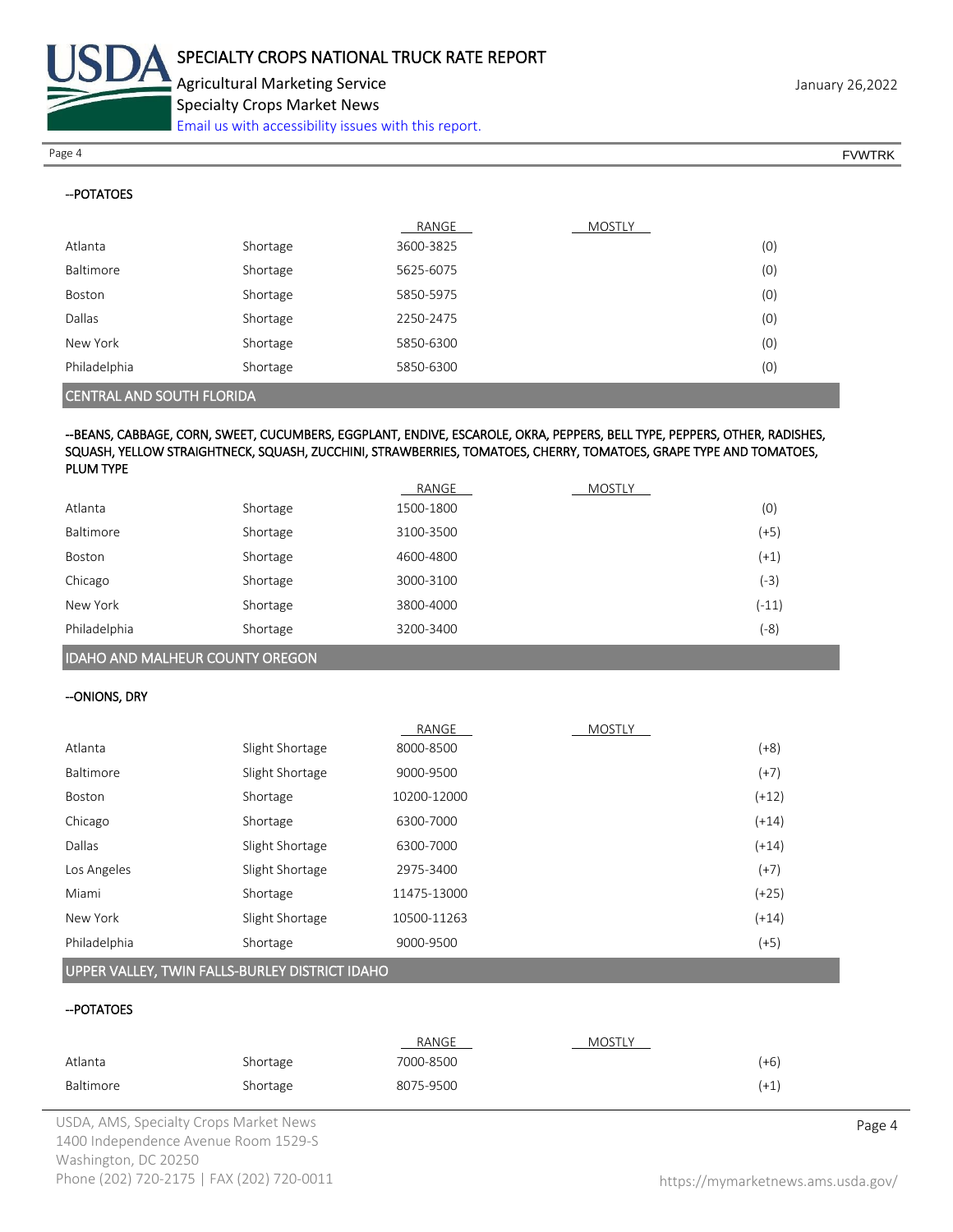

# SPECIALTY CROPS NATIONAL TRUCK RATE REPORT

Agricultural Marketing Service **January 26,2022** January 26,2022 Specialty Crops Market News

[Email us with accessibility issues with this report.](mailto:mars@ams.usda.gov?subject=508%20Inquiry/Report)

| Page 5                                    |                 |             |               |                  | <b>FVWTRK</b> |
|-------------------------------------------|-----------------|-------------|---------------|------------------|---------------|
| Boston                                    | Shortage        | 9500-12500  | 10000-10500   | $(+12)$          |               |
| Chicago                                   | Shortage        | 6200-7000   |               | $(+28)$          |               |
| Dallas                                    | Shortage        | 5000-7000   | 5800-6000     | $(+18)$          |               |
| Los Angeles                               | Shortage        | 2800-3800   |               | $(+5)$           |               |
| Miami                                     | Shortage        | 10000-12000 | 10000-10500   | $(+9)$           |               |
| New York                                  | Shortage        | 9500-10000  |               | $(+5)$           |               |
| Philadelphia                              | Shortage        | 9000-9500   |               | $(+4)$           |               |
| <b>LOUISIANA</b>                          |                 |             |               |                  |               |
| --SWEET POTATOES                          |                 |             |               |                  |               |
|                                           |                 | RANGE       | <b>MOSTLY</b> |                  |               |
| Boston                                    | Adequate        | 5400-6000   | 5600-6000     | (0)              |               |
| New York                                  | Adequate        | 5200-6000   | 5400-5800     | (0)              |               |
| <b>MICHIGAN</b>                           |                 |             |               |                  |               |
| -- APPLES AND POTATOES                    |                 |             |               |                  |               |
|                                           |                 | RANGE       | <b>MOSTLY</b> |                  |               |
| Atlanta                                   | Slight Shortage | 3800-4200   |               | (0)              |               |
| Baltimore                                 | Slight Shortage | 3300-3500   |               | (0)              |               |
| Chicago                                   | Slight Shortage | 1200-1300   |               | (0)              |               |
| Dallas                                    | Slight Shortage | 3500-3700   |               | (0)              |               |
| New York                                  | Slight Shortage | 4000-4200   |               | (0)              |               |
| Philadelphia                              | Slight Shortage | 3800-4100   |               | (0)              |               |
| MINNESOTA-NORTH DAKOTA (RED RIVER VALLEY) |                 |             |               |                  |               |
| -- POTATOES                               |                 |             |               |                  |               |
|                                           |                 | RANGE       | <b>MOSTLY</b> |                  |               |
| Atlanta                                   | Slight Shortage | 6020-7740   |               | $(-15)$          |               |
| Baltimore                                 | Shortage        | 7095-9245   |               | $\left( \right)$ |               |
| Boston                                    | Shortage        | 5805-8493   |               | $(-8)$           |               |
| Chicago                                   | Shortage        | 3010-4300   |               | (0)              |               |
| Dallas                                    | Slight Shortage | 4193-6020   |               | $(-18)$          |               |
| Miami                                     | Shortage        | 7310-11000  |               | $(-8)$           |               |
| Philadelphia                              | Shortage        | 5375-8170   | 6020-7740     | $(-15)$          |               |
| <b>MISSISSIPPI</b>                        |                 |             |               |                  |               |
| --SWEET POTATOES                          |                 |             |               |                  |               |
|                                           |                 | RANGE       | <b>MOSTLY</b> |                  |               |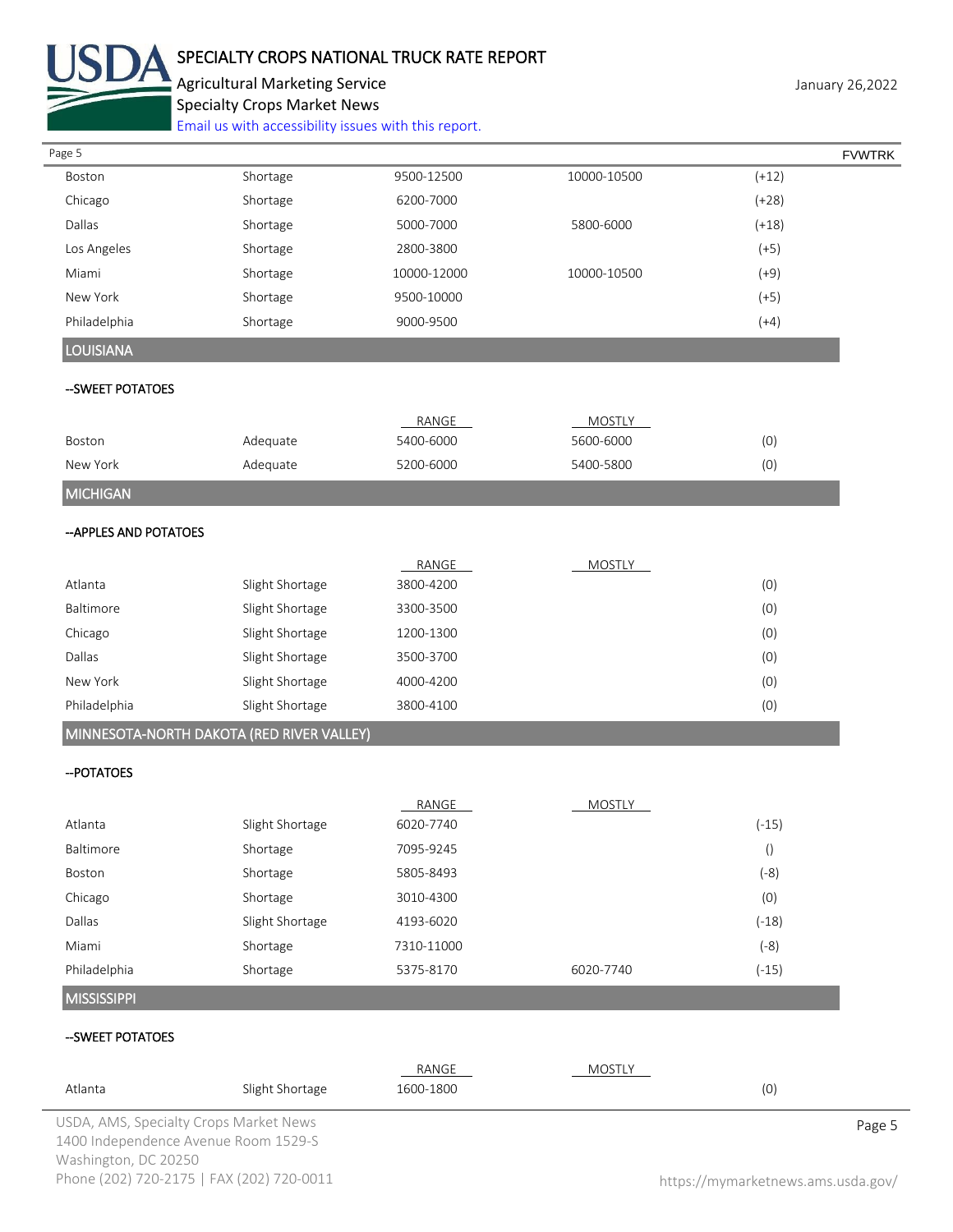

# SPECIALTY CROPS NATIONAL TRUCK RATE REPORT

Agricultural Marketing Service **Agricultural Marketing Service** January 26,2022 Specialty Crops Market News

[Email us with accessibility issues with this report.](mailto:mars@ams.usda.gov?subject=508%20Inquiry/Report)

| Page 6                        |          |           |               | <b>FVWTRK</b> |  |
|-------------------------------|----------|-----------|---------------|---------------|--|
| Chicago                       | Adequate | 1800-2600 | 2000-2600     | (0)           |  |
| <b>NEW YORK</b>               |          |           |               |               |  |
| -APPLES                       |          |           |               |               |  |
|                               |          | RANGE     | <b>MOSTLY</b> |               |  |
| Atlanta                       | Adequate | 5000-6000 |               | (0)           |  |
| Baltimore                     | Adequate | 4000-5000 |               | (0)           |  |
| Boston                        | Adequate | 4000-4500 | 4500-4500     | (0)           |  |
| Miami                         | Adequate | 6000-7000 |               | (0)           |  |
| New York                      | Adequate | 1800-4000 | 3000-4000     | (0)           |  |
| Philadelphia                  | Adequate | 4000-5000 |               | (0)           |  |
| <b>EASTERN NORTH CAROLINA</b> |          |           |               |               |  |
| --SWEET POTATOES              |          |           |               |               |  |

|                                             |          | RANGE     | <b>MOSTLY</b> |     |  |
|---------------------------------------------|----------|-----------|---------------|-----|--|
| Atlanta                                     | Shortage | 2500-2500 |               | (0) |  |
| Baltimore                                   | Shortage | 1800-2000 |               | (0) |  |
| Boston                                      | Shortage | 4000-4000 |               | (0) |  |
| Chicago                                     | Shortage | 3500-3500 |               | (0) |  |
| Miami                                       | Shortage | 3000-3000 |               | (0) |  |
| New York                                    | Shortage | 2500-3000 |               | (0) |  |
| Philadelphia                                | Shortage | 2200-2400 |               | (0) |  |
| <b>MEVICO CROCCIMOS TURQUOU COUTU TEVAS</b> |          |           |               |     |  |

#### MEXICO CROSSINGS THROUGH SOUTH TEXAS

#### --BROCCOLI, CARROTS, CHAYOTE, CILANTRO, CUCUMBERS, GRAPEFRUIT, LIMES, MANGOES, ORANGES, PAPAYA, PEPPERS, ANAHEIM, PEPPERS, BELL TYPE, PEPPERS, HABANERO, PEPPERS, JALAPENO, PEPPERS, POBLANO, PEPPERS, SERRANO, PINEAPPLES, TOMATILLOS, TOMATOES, TOMATOES, GRAPE TYPE, TOMATOES, PLUM TYPE AND WATERMELONS

|                                  |                 | RANGE     | <b>MOSTLY</b> |         |  |
|----------------------------------|-----------------|-----------|---------------|---------|--|
| Atlanta                          | Slight Shortage | 4000-4600 | 4300-4500     | $(-15)$ |  |
| <b>Baltimore</b>                 | Slight Shortage | 7200-8000 | 7500-7700     | $(+1)$  |  |
| <b>Boston</b>                    | Slight Shortage | 8000-8500 | 8200-8200     | $(-1)$  |  |
| Chicago                          | Slight Shortage | 4500-6000 | 4600-4800     | (0)     |  |
| Dallas                           | Slight Shortage | 1700-2300 | 1800-2000     | $(-5)$  |  |
| Los Angeles                      | Slight Shortage | 3500-4200 | 3800-4000     | (0)     |  |
| Miami                            | Slight Shortage | 5200-6000 | 5400-6000     | (-9)    |  |
| New York                         | Slight Shortage | 7800-8500 | 7900-8100     | (0)     |  |
| Philadelphia                     | Slight Shortage | 8000-8200 |               | $(+7)$  |  |
| Seattle                          | Slight Shortage | 8200-8800 | 8500-8700     | (0)     |  |
| <b>COLUMBIA BASIN WASHINGTON</b> |                 |           |               |         |  |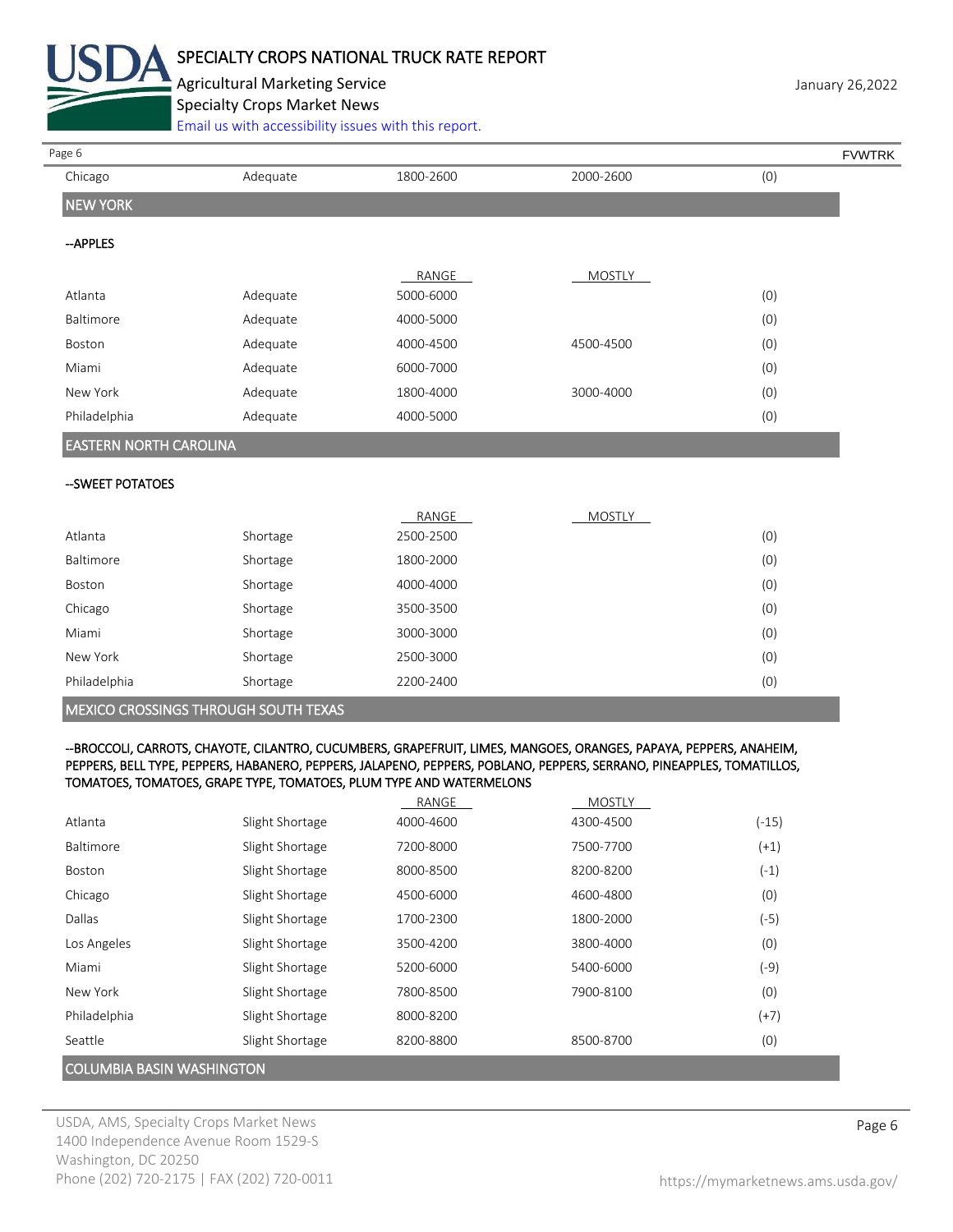

Agricultural Marketing Service **Agricultural Marketing Service** January 26,2022 Specialty Crops Market News

[Email us with accessibility issues with this report.](mailto:mars@ams.usda.gov?subject=508%20Inquiry/Report)

| Page 7                                          |                 |             |               |         | <b>FVWTRK</b> |
|-------------------------------------------------|-----------------|-------------|---------------|---------|---------------|
| --ONIONS, DRY AND POTATOES                      |                 |             |               |         |               |
|                                                 |                 | RANGE       | <b>MOSTLY</b> |         |               |
| Atlanta                                         | Slight Shortage | 9700-11500  |               | $(+12)$ |               |
| Dallas                                          | Slight Shortage | 9200-10800  |               | $(+20)$ |               |
| Los Angeles                                     | Slight Shortage | 4500-5000   |               | $(+24)$ |               |
| Miami                                           | Slight Shortage | 10700-12500 |               | $(+5)$  |               |
| New York                                        | Slight Shortage | 12000-14700 |               | $(+20)$ |               |
| YAKIMA VALLEY AND WENATCHEE DISTRICT WASHINGTON |                 |             |               |         |               |
|                                                 |                 |             |               |         |               |

### --APPLES AND PEARS

|               |                 | RANGE       | <b>MOSTLY</b> |         |
|---------------|-----------------|-------------|---------------|---------|
| Atlanta       | Slight Shortage | 10500-13000 | 11500-12500   | (0)     |
| Baltimore     | Slight Shortage | 10500-13500 | 11000-12500   | (-6)    |
| <b>Boston</b> | Slight Shortage | 12000-14500 | 12000-13500   | $(-11)$ |
| Chicago       | Slight Shortage | 8500-10600  | 9000-10000    | (-5)    |
| Dallas        | Slight Shortage | 7500-10000  | 8500-9500     | (-3)    |
| Los Angeles   | Slight Shortage | 3500-4500   | 3800-4300     | $(-10)$ |
| Miami         | Slight Shortage | 12500-15000 | 12500-14500   | (-4)    |
| New York      | Slight Shortage | 11500-14000 | 11500-13000   | $(-11)$ |
| Philadelphia  | Slight Shortage | 10500-13500 | 11000-12500   | $(-10)$ |
| Seattle       | Slight Shortage | 1000-1100   |               | (0)     |
|               |                 |             |               |         |

CENTRAL WISCONSIN

### --ONIONS, DRY AND POTATOES

|              |                 | RANGE     | MOSTLY    |     |
|--------------|-----------------|-----------|-----------|-----|
| Atlanta      | Slight Shortage | 4250-5400 | 4675-4800 | (0) |
| Baltimore    | Slight Shortage | 4250-4675 | 4500-4675 | (0) |
| Boston       | Slight Shortage | 4675-5200 |           | (0) |
| Chicago      | Slight Shortage | 1275-1700 | 1275-1300 | (0) |
| Miami        | Slight Shortage | 6500-6800 |           | (0) |
| New York     | Slight Shortage | 4675-5100 | 5000-5100 | (0) |
| Philadelphia | Slight Shortage | 4250-4675 | 4500-4675 | (0) |